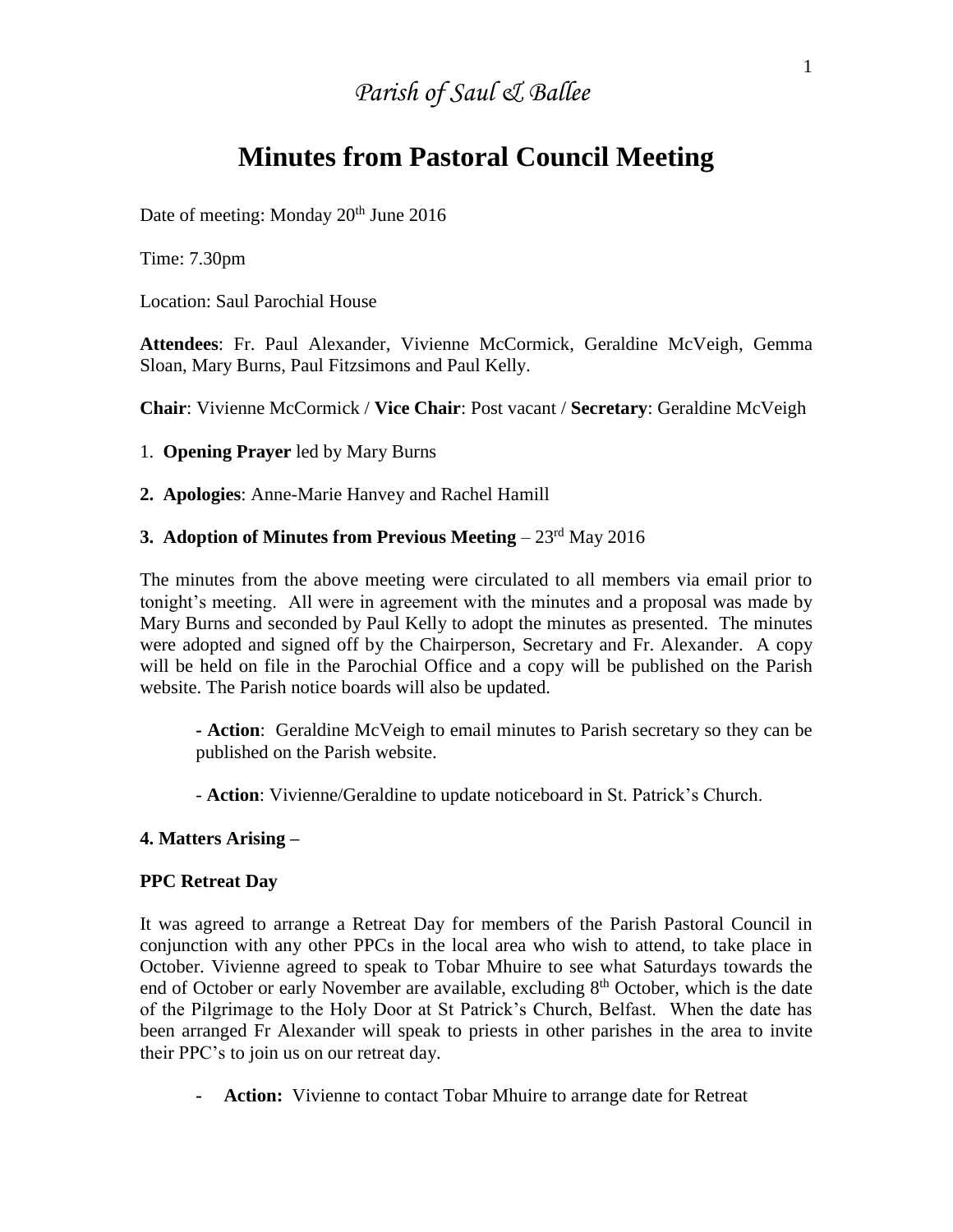#### **Vice Chair Position:**

It was agreed to leave this position vacant as no-one present wished to put themselves forward for the post.In any case, our three year term on the PPC is coming to an end in March 2017, when a new Committee will be formed.

**- Action:** No further action necessary

## **Parish Newsletter**:

The June issue of the Newsletter has been sent to Amanda. She is having some problems with it but hopes to get it out by the weekend. Vivienne has started work on the September Issue. Fr Alexander suggested that the Newsletter should contain one Sacrament at a time as most people will not read a lengthy article and it was agreed that the next issue has an article on the Sacrament of Confirmation only. Other small articles can also be included.

**- Action:** Vivienne to speak to Amanda re June Newsletter

## **Door of Mercy Pilgrimage:**

It was not possible to get a Saturday in September due to weddings in St Patrick's Church, Belfast. The Pilgrimage has been arranged for Saturday  $8<sup>th</sup>$  October, leaving St Patrick's Church, Saul car park at 10.00am to arrive at St Patrick's Church, Belfast at approximately 11.00am. The Door of Mercy Pilgrimage will take approximately 15 minutes and confessions will be available from 12.00 noon followed by Mass at 1.00pm. A tour of St Malachy's Church, Belfast has been arranged for 3.15pm. The bus should leave Belfast at 4.15pm returning to Saul at approx 5.15pm. St Malachy's are unable to offer refreshments due to a lack of volunteers on a Saturday. The Clayton Hotel can do tea, coffee and sandwiches for £6.95 or a light lunch of soup and sandwiches or salad for £9 per person. It was agreed that we take the tea, coffee and sandwiches at £6.95 per person. A local historian, Jim O'Hagan, will give a talk on the history of the churches and asks only for a donation to the renovation fund at St Malachy's. A donation will also have to be made to St Patricks's Restoration Fund. Newcastle Bus Company charge £160 for a 30 seater bus, £170 for a 33 seater and £200 for a 53 seater. Kilmore Coaches charge £180 for a 24 seater and £220 for a 33 seater. Eamon Rooney charges £175 for a 30 seater and £195 for a 50 seater. It was thought that a 30 seat bus would be adequate and it was agreed that Vivienne book a 30 seat bus with Newcastle Bus Company and if necessary we can get a larger coach. Vivienne has prepared a notice for the bulletin to go in this weekend.

- **- Action**: Vivienne to book bus with Newcastle Bus Company
- **- Action**: Vivienne to see Amanda re Notice in Bulletin.

## **Extension of Ministry of Praise**

Fr Alexander has spoken on the altar about the Ministry of Praise to encourage new members and application forms have been left at the back of the Church but no applications have been received. Fr Alexander will speak about it again from the altar.

**- Action**: Fr Alexander to speak about Ministry of Praise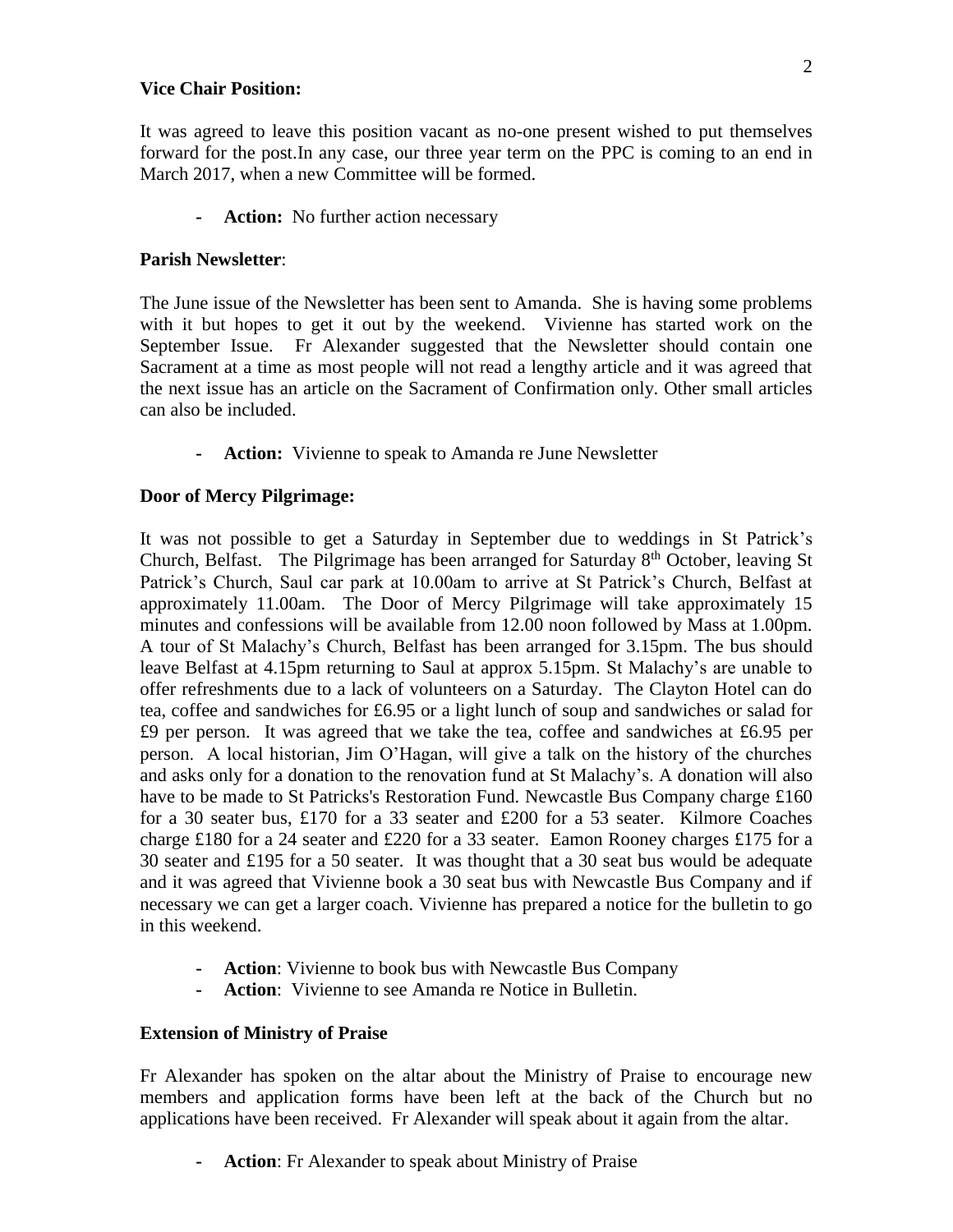#### **Saul Sunday**

Saul Sunday went ahead despite heavy rain and Vivienne extended thanks to all who made the day possible. Fr Alexander said an appeal has gone out to raise funds for necessary work to repair the statue and the bridge, and renovate the toilets which have been closed down. The necessary work could cost between £25,000 and £30,000. The appeal was handed out at the Mass on Saul Sunday and will go into the Bulletin and on Facebook as soon as possible.

**- Action**: Notice of appeal to fund repairs to go into Bulletin and on Facebook.

#### **5. Family Prayer Ministry**

A draft of the Family Prayer Book was given to Mr. McGrath, Principal of St Patrick's PS, Saul, to obtain his views on the contents but Vivienne has received no response from him yet. Vivienne will speak to him again this week before school breaks up for the summer. He had thought that the proposal to have a Family Weekend was a good idea and we hope to arrange this for the third or fourth week in September. A flyer advertising the Family Prayer Guide will be distributed through the schools in September.Details of the Family weekend will be circulated to the schools and into the bulletin and Facebook once these have been finalised.

- **- Action**: Vivienne to speak to Mr. McGrath.
- **- Action**: Family Prayer Ministry to go on Agenda for next Meeting.

#### **6. Consultation with the Parish Community**

We need to consult with parishioners to get their views on the needs of the parish and to let them know what the Parish Pastoral Council does. Vivienne has prepared a power point presentation which could be presented to a meeting with parish representatives and will e-mail this to everyone. We need to cover how the Parish Pastoral Council was formed and what we do, the meaning of co-responsibility, the pastoral themes we are led by, what we have done to date and the reason we are meeting with the Parishioners. Fr Alexander suggested that everyone in the parish be invited to the meeting and it was felt the Power point should be kept to about 5 slides to hold peoples interest. We need to get someone to facilitate the meeting and those attending could be divided into groups and get feedback from each group. We would report back on the findings following the meeting and when people know the work the Parish Pastoral Council does we may be able to recruit new members. Such a meeting would have to be held in the school as there is no planning permission for the mobile yet. It is hoped to have this Parish Consultation in October. In order to have the preparation work done before this, it was felt we needed to have a specific PPC meeting to focus solely on this issue.As we break for the summer months, our next meeting will be in September.

- **- Action**: Vivienne/Fr Alexander to speak to Living Church Office re facilitator
- **- Action**: Vivienne to e-mail Powerpoint to PPC members
- **- Action:** To go on Agenda for next meeting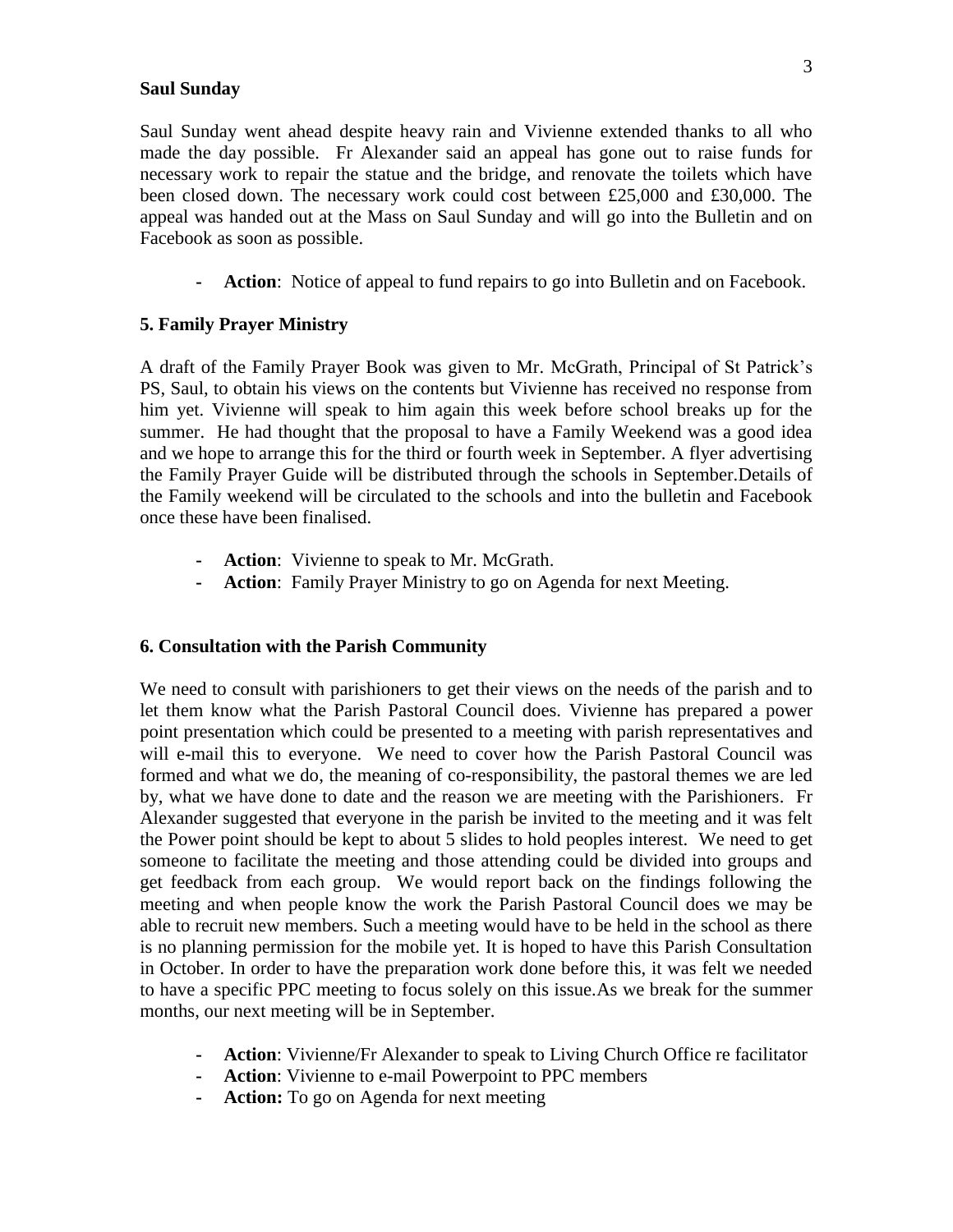## **Prayers Leaders Meeting**

The meeting for Prayer leaders was rescheduled for  $23<sup>rd</sup>$  June but no members were available to attend on that date. Vivienne will speak to Living Church office to see if any other date is available.

**- Action**: Vivienne to speak to Living Church Office.

## **Music Ministry Together**

This is a 5-day Summer course. Vivienne will put Notice on the Notice Board so that anyone interested may register for the course.

**- Action**: Vivienne to put notice on Notice Board

## **Lectors for the Lord**

Fr Alexander advised that there is a 10 session course, for Readers of the Word, being given by Fr Oliver Treanor in St Michael's Parish Centre, Downpatrick. The sessions will take place between September 2016 and April 2017 and the cost would be met by the Parish. It was felt that as the Readers in the Parish had already attended a very successful Reflection Day in Tobar Mhuire it would not be necessary for them to attend this course but details will be displayed on the Notice board in St Patrick's Church Saul, and a copy of the enrolment form will be available at the back of the church in case anyone is interested in attending.

**- Action**: Information to be displayed on Notice Board

## **Parish Centre:**

Planning Permission is not yet available for the mobile. It is with the planners and Fr Alexander and the architect will attend an Appeal meeting in Newry at the end of the month to fight our case. If we do not get the necessary planning permission the mobile will have to be sold.

## **Site at School**

The site is on the market at £55,000 having been valued by an estate agent. One offer has been received but it was well below the asking price.

## **Ballycruttle House**

We are awaiting planning permission for a septic tank

**- Action**: Fr Alexander will keep us updated on developments